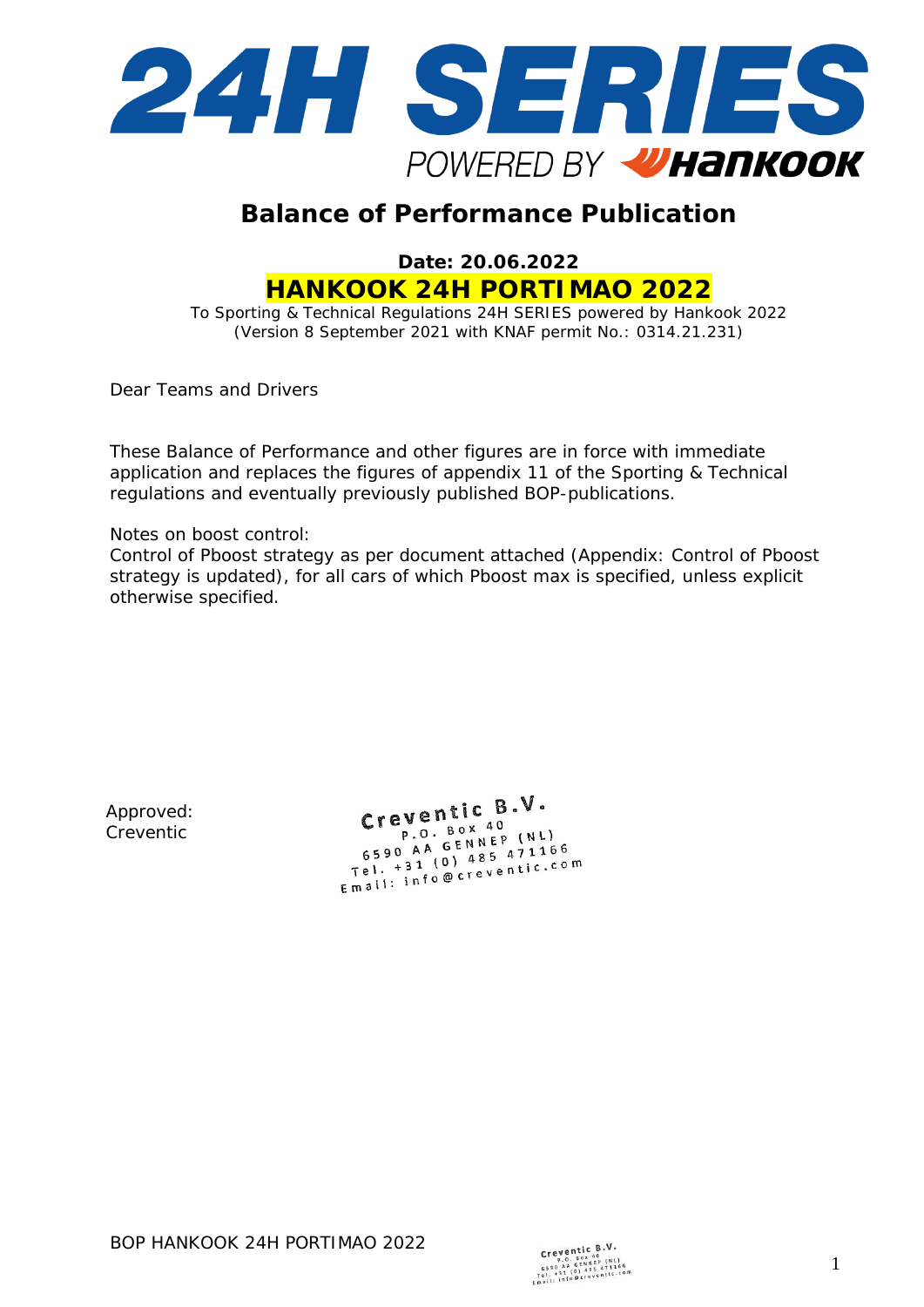

### **For all Classes except class 991 and class GT3**

SEMI-PRO-BOP

This "SEMI-PRO-BOP" refers to Series Bulletin 02/2021 Art. 8.3.2 Team Composition. This "SEMI-PRO-BOP" is applicable for a team with drivers-line up with ONLY SEMI-PRO drivers.

| <b>BOP</b>   | Balance of Performance* |                   |  |  |  |  |
|--------------|-------------------------|-------------------|--|--|--|--|
|              | Weight                  | <b>Refuelling</b> |  |  |  |  |
| SEMI-PRO-BOP | + 30 kg                 | $-/- 5 L$         |  |  |  |  |

\* BOP adjusted (+/-) ballast weight and refuelling amount, referred to initial value specified in this BOP-publication)

# **Class TC: Touring Cars**

| <b>Brand &amp; Type</b>  | Cylinder<br>capacity | Turbo      | Minimum<br>Weight | Max<br>Refuelling<br>amount | <b>Remarks</b>                                                             |
|--------------------------|----------------------|------------|-------------------|-----------------------------|----------------------------------------------------------------------------|
| BMW M240i Racing Cup     | 3000 cc              | Twin Turbo | 1440 kg           | 85L @ Green<br>85L @ Code60 | According to BMW M240i Cup<br>regulations 2020<br>Car height minimum 100mm |
| <b>BMW E46 M3</b>        | 3200 cc              | No         | 1200 kg           | 120L                        |                                                                            |
| <b>BMW M2 CS (365HP)</b> | 3000 cc              | Twin Turbo | 1530 kg           | 85 L                        | No power stick (365HP)<br>Datalogger AIM Evo5<br>mandatory                 |

Your (TC) car not listed here? Please make an individual request t[o info@creventic.com](mailto:info@creventic.com)

# **Class TCX: Special Touring Cars**

| <b>Brand &amp; Type</b>                         | Cylinder<br>capacity | Turbo          | <b>Minimum</b><br>Weight | Max<br>Refuelling<br>amount   | <b>Remarks</b>                                                                                                |
|-------------------------------------------------|----------------------|----------------|--------------------------|-------------------------------|---------------------------------------------------------------------------------------------------------------|
| Ligier JS2 R                                    | 3700 cc              | <b>No</b>      | 1075 kg                  | 100L                          | Datalogger AIM Evo5<br>mandatory                                                                              |
| Lotus Elise Cup PB-R                            | 1800 cc              | Turbo          | 800 kg                   | 100L @ Green<br>100L @ Code60 |                                                                                                               |
| Ginetta G55                                     | 3700 cc              | N <sub>o</sub> | 1100 kg                  | 110L                          |                                                                                                               |
| Porsche Cayman GT4<br>Club Sport (type 981)     | 3800 cc              | <b>No</b>      | 1325 kg                  | 110L                          | Datalogger AIM Evo5<br>mandatory                                                                              |
| Porsche 718 Cayman<br>GT4 Club Sport (type 982) | 3800 cc              | <b>No</b>      | 1325 kg                  | 110L                          | Datalogger AIM Evo5<br>mandatory                                                                              |
| BMW M240i Racing Cup                            | 3000 cc              | Twin Turbo     | 1440 kg                  | 85L @ Green<br>85L @ Code60   | <b>Technical Regulations</b><br>according Class TCX<br>Car ride height is free                                |
| <b>BMW M240i</b>                                | 3000 cc              | Twin Turbo     | 1330 kg                  | 120L                          |                                                                                                               |
| <b>BMW M2 CS (450HP)</b>                        | 3000 cc              | Twin Turbo     | 1530 kg                  | 85 L @ Green<br>85L @ Code60  | Black power stick<br>(450HP)                                                                                  |
| SEAT LEON (DSG)                                 | 2000 cc              | Turbo          | 1240 kg                  | 100L                          | Car ride height is free<br><b>ECU Software version:</b><br>5F6906259L                                         |
| Lamera GT                                       | 2500 cc              | Turbo          | 1150 kg                  | 110L                          | Datalogger AIM Evo4<br>or Evo5 mandatory<br>Max Pboost: 1,8 bar<br>(400HP) Independent<br>of Ambient pressure |

Your (TCX) car not listed here? Please make an individual request t[o info@creventic.com](mailto:info@creventic.com)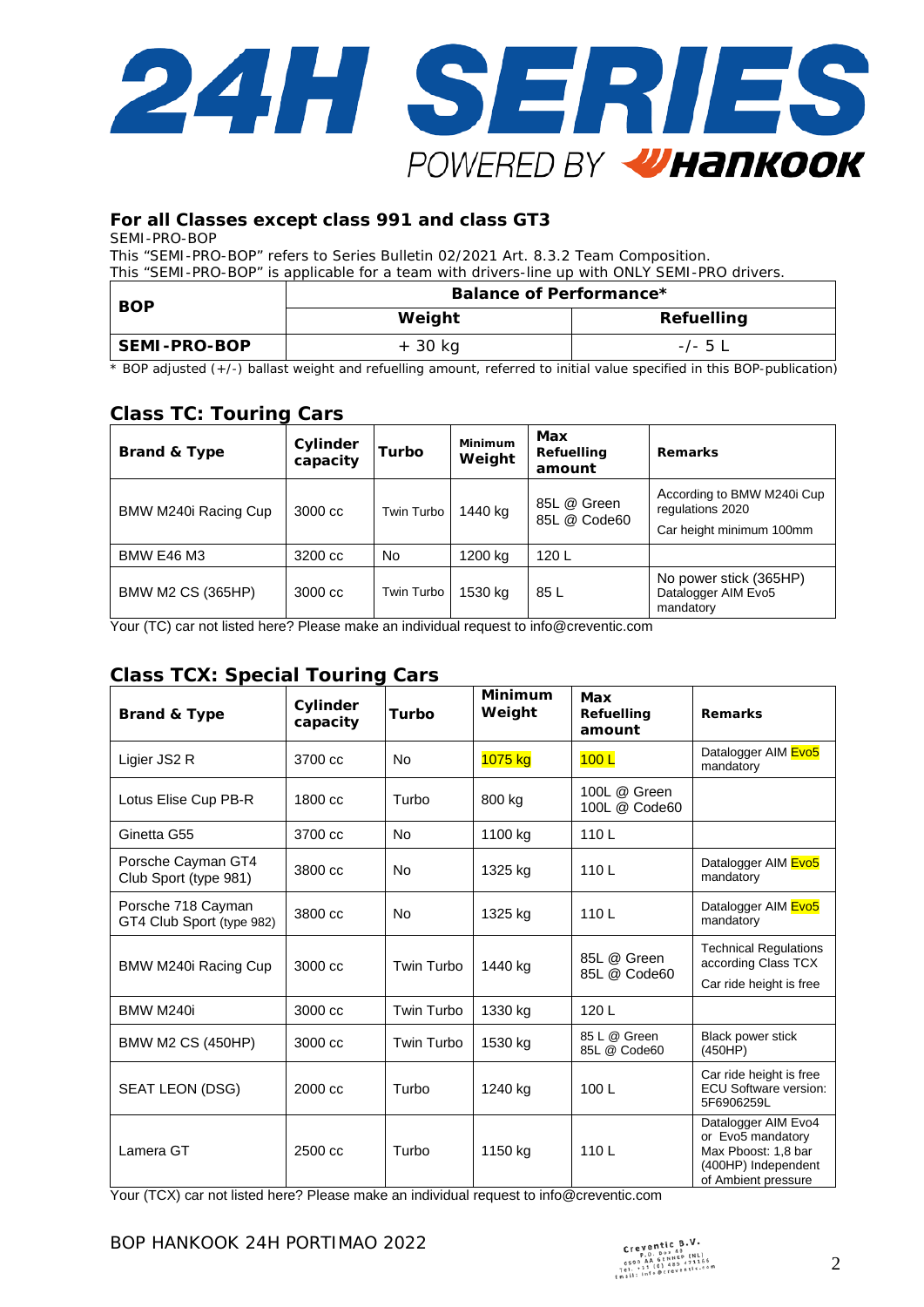### **Class TCR BOP and ECU-software version**

| <b>Brand &amp; Type</b>            | Minimum<br>Weight | Max<br>Refuel<br>amount | Ride<br>height   | <b>TCR</b><br><b>Technical</b><br>form | Power<br>level<br>$(\%)$ | <b>SW Name</b><br>ECU-software<br>version | <b>SW</b><br>Identification<br>(Checksum or ID)      | Max Pboost*<br>&<br><b>Rev limiter</b> | Correct<br>(mbar/C) |
|------------------------------------|-------------------|-------------------------|------------------|----------------------------------------|--------------------------|-------------------------------------------|------------------------------------------------------|----------------------------------------|---------------------|
| ALFA ROMEO GIULIETTA RF TCR        | 1245 kg           | 100L                    | 70mm             | 22                                     |                          |                                           |                                                      |                                        |                     |
| AUDI RS3 LMS SEQ                   | 1245 kg           | 100L                    | 70mm             | 10                                     |                          |                                           |                                                      |                                        |                     |
| AUDI RS3 LMS DSG                   | 1250 kg           | 100L                    | 70mm             | 9                                      |                          |                                           |                                                      |                                        |                     |
| <b>AUDI RS3 LMS TCR</b>            | 1250 kg           | 100L                    | 70mm             | 240                                    |                          |                                           |                                                      |                                        |                     |
| <b>CUPRA TCR SEQ</b>               | 1250 kg           | 100L                    | 70mm             | 35                                     |                          |                                           |                                                      |                                        |                     |
| <b>CUPRA TCR DSG</b>               | 1240 kg           | 100L                    | 70mm             | 43                                     |                          |                                           |                                                      |                                        |                     |
| <b>CUPRA Leon Competicion TCR</b>  | 1250 kg           | 100L                    | 70mm             | 169                                    |                          |                                           |                                                      |                                        |                     |
| HONDA CIVIC FK7 TCR SEQ            | 1260 kg           | 100L                    | 70mm             | 33                                     |                          |                                           |                                                      |                                        |                     |
| HONDA CIVIC FK2 TCR SEQ            | 1240 kg           | 100L                    | 70mm             | 11                                     |                          |                                           |                                                      |                                        |                     |
| HYUNDAI i30 N TCR                  | 1270 kg           | 100L                    | 90 <sub>mm</sub> | 27                                     |                          |                                           | <b>TCR ECU-software MUST be according</b>            |                                        |                     |
| <b>HYUNDAI Veloster N TCR</b>      | 1275 kg           | 100L                    | 90mm             | 97                                     |                          |                                           | TCR Technical Bulletin no. 05-2022 dated: 07/06/2022 |                                        |                     |
| KIA CEE'D TCR                      | 1245 kg           | 100L                    | 70mm             | 24                                     |                          |                                           |                                                      |                                        |                     |
| Lynk&Co 03 TCR                     | 1275 kg           | 100L                    | 80 <sub>mm</sub> | 101                                    |                          |                                           |                                                      |                                        |                     |
| MG 6 XPOWER TCR                    | 1250 kg           | 100L                    | 70mm             | 139                                    |                          |                                           |                                                      |                                        |                     |
| OPEL ASTRA TCR                     | 1250 kg           | 100L                    | 70mm             | 5                                      |                          |                                           |                                                      |                                        |                     |
| PEUGEOT 308 TCR                    | 1230 kg           | 100L                    | 70mm             | 37                                     |                          |                                           |                                                      |                                        |                     |
| RENAULT MEGANE RS TCR              | 1240 kg           | 100L                    | 60 <sub>mm</sub> | 121                                    |                          |                                           |                                                      |                                        |                     |
| <b>SUBARU STI TCR</b>              | 1245 kg           | 100L                    | 70mm             | $\overline{7}$                         |                          |                                           |                                                      |                                        |                     |
| VOLKSWAGEN GOLF GTI TCR SEQ        | 1245 kg           | 100L                    | 60mm             | 14                                     |                          |                                           |                                                      |                                        |                     |
| <b>VOLKSWAGEN GOLF GTI TCR DSG</b> | 1235 kg           | 100L                    | 60mm             | 12 <sup>2</sup>                        |                          |                                           |                                                      |                                        |                     |

\*Boost pressure will be monitored according to: TCR Turbocharger Boost Monitoring Method, dated: 2021-03-29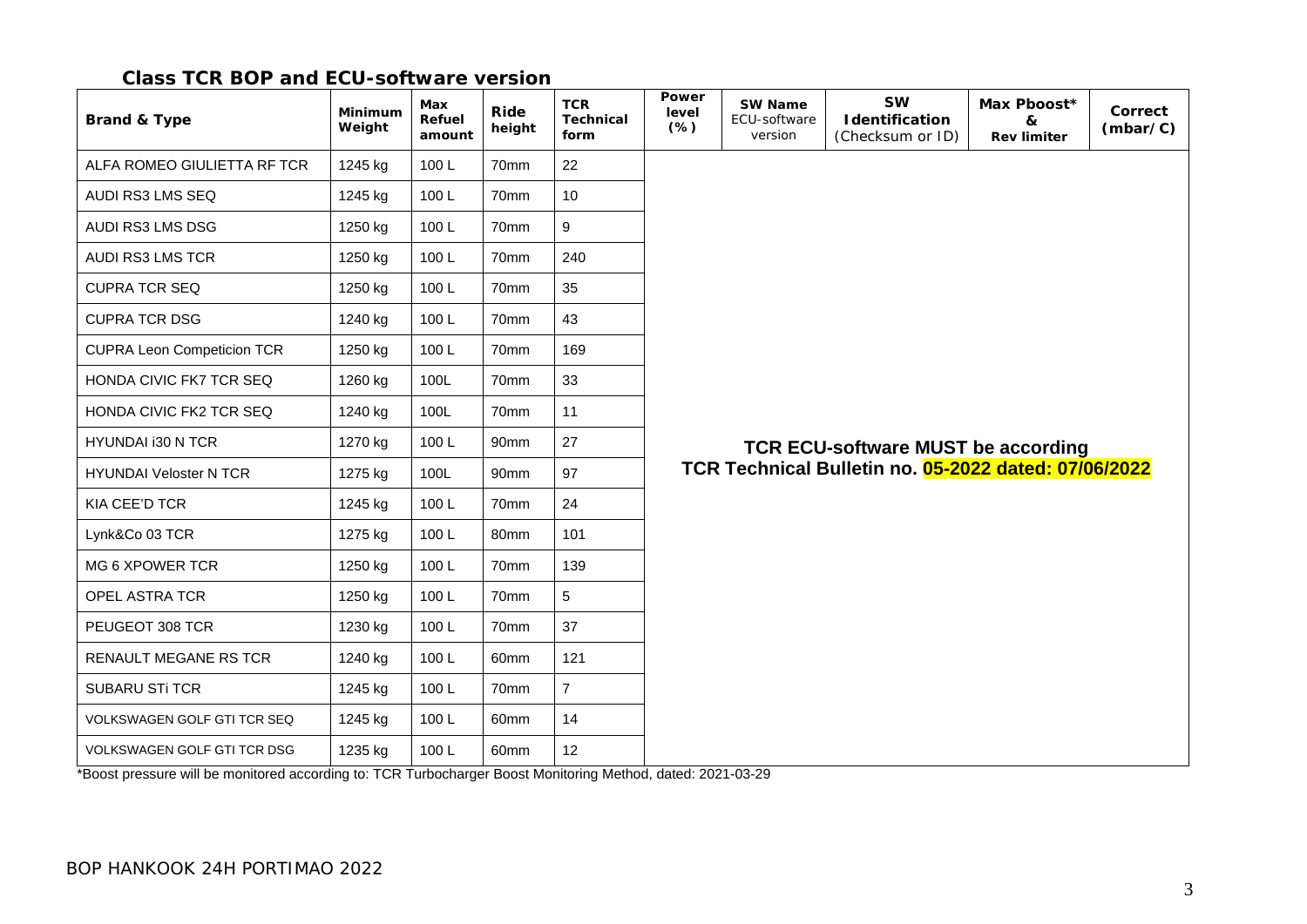

### **Class GT4: GT4 Grand Touring Cars**

| <b>Brand &amp; Type</b>                          | Cylinder<br>capacity         | <b>Minimum</b><br>Weight | Max<br>Refuelling<br>amount | <b>Restrictor</b> | Remarks *                                                                                    |
|--------------------------------------------------|------------------------------|--------------------------|-----------------------------|-------------------|----------------------------------------------------------------------------------------------|
| <b>ALPINE A110 GT4</b>                           | 1800cc/4cyl.<br><b>Turbo</b> | 1100 kg                  | 95L                         | <b>NA</b>         | <b>Max Pboost TBA</b>                                                                        |
| ASTON MARTIN VANTAGE AMR<br>GT4                  | 4000cc/8cyl<br>Turbo         | 1450 kg                  | 105L                        | <b>NA</b>         | Max Pboost bar<br>Acc. 2021 MAP 3<br>(ref. point<br>1864mbar@4500rpm)                        |
| AUDI R8 LMS GT4                                  | 5200cc/10cyl                 | 1470 kg                  | 110L                        | 2x44mm            | <b>Restrictor thickness</b><br>5mm. Acc. Audi R8 GT4<br>restrictor drawing                   |
| <b>BMW M4 GT4</b>                                | 3000cc/6cyl<br>Turbo         | 1440 kg                  | 105L                        | <b>NA</b>         | <b>USB Powerstick</b><br>"GOLD"<br>(Max Engine power:<br>460Hp)                              |
| CHEVROLET CAMARO GT4                             |                              | 1430 kg                  | 100L                        | 64mm              | FIA-restrictor design<br>ECU BOP 2020                                                        |
| <b>FORD MUSTANG GT4</b>                          | 5200cc/8cyl.                 | 1500 kg                  | 110L                        | No restrictor     |                                                                                              |
| <b>GINETTA G55 GT4</b>                           | 3700cc/6cyl                  | 1100 kg                  | 95 L                        | 68mm              | Restrictor: G55-E0398<br>FIA-restrictor design                                               |
| GINETTA G56 GT4                                  | 6200cc/8cyl.                 | 1275kg                   | 95 L                        | 48mm              |                                                                                              |
| KTM X-BOW GT4                                    | 2000cc/4cyl<br>Turbo         | 1120 kg                  | 70L                         | <b>NA</b>         | Max Pboost 2,0 bar<br>Max rpm 7000 rpm (at<br>all gears)                                     |
| <b>MCLAREN 570S GT4</b>                          | 3800cc/8cyl<br>Turbo         | 1440 kg                  | 110L                        | <b>NA</b>         | Max Pboost TBA                                                                               |
| MERCEDES AMG GT4                                 | 4000cc/8cyl<br>Turbo         | 1470 kg                  | 100L                        | <b>NA</b>         | Max Pboost 1,69 bar<br>(Power Level 5<br><b>MAP BOP 2020</b><br>(Max Engine power:<br>305kW) |
| PORSCHE CAYMAN GT4<br>CLUPSPORT MR (Nat-GT4-024) | 3800cc/6cyl                  | 1272 kg                  | 100L                        | <b>NA</b>         | <b>ECU 2018 BOP</b>                                                                          |
| PORSCHE 718 CAYMAN GT4 CS MR<br>(Nat-GT4-037)    | 3800cc/6cyl                  | 1300 kg                  | 100L                        | <b>NA</b>         | <b>ECU 2021 BOP</b>                                                                          |
| PORSCHE 718 CAYMAN GT4 RS CS<br>(Nat-GT4-042)    | 4000cc/6cyl                  | 1365 kg                  | 100L                        | 53,7mm            | <b>ECU 2022 BOP</b>                                                                          |
| <b>TOYOTA GR SUPRA GT4</b>                       | 3000cc/6cyl<br><b>Turbo</b>  | <b>1360</b>              | 100L                        | <b>NA</b>         | <b>Power Stick Blue</b>                                                                      |

\* Specified Max Pboost pressure are absolute pressure at ambient of 1010mbar.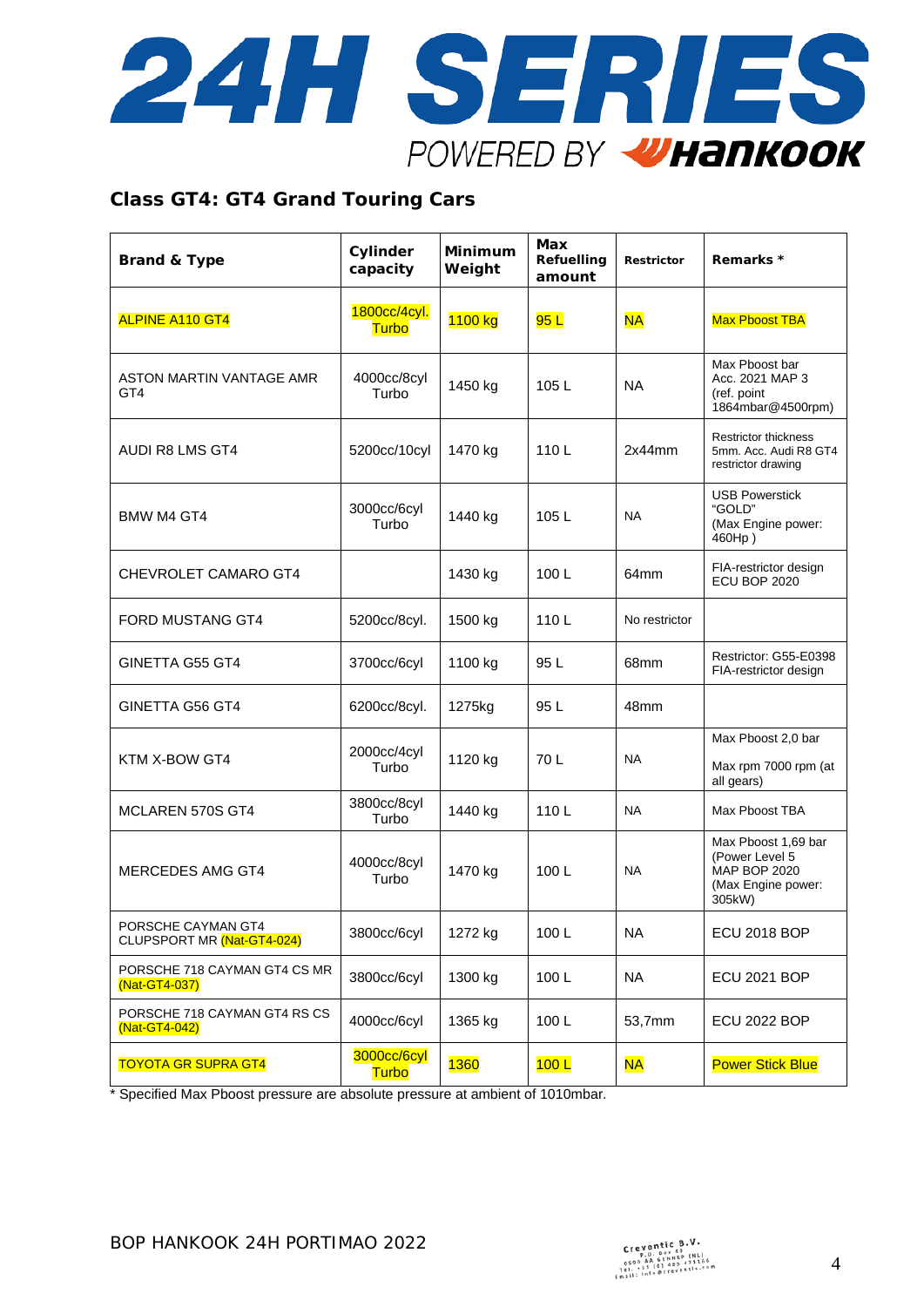

### **Class 991: Porsche 991 Cup classes (Generation I and II) Including BOP- table class 991-PRO & 991-AM**

| <b>Type</b>         | $BOP**$        | Minimum<br>Weight | Fuel<br><b>Max Refuelling</b><br>flow ***<br>amount |      | <b>Remarks</b>                                                                                                                                                                                     |
|---------------------|----------------|-------------------|-----------------------------------------------------|------|----------------------------------------------------------------------------------------------------------------------------------------------------------------------------------------------------|
| Cup 991-I (3800cc)  | <b>BOP-AM</b>  | 1220 kg           | 100L@Green<br>100L@Code60                           | 100% | Models 2013  2016<br>NO Restrictor-Blende                                                                                                                                                          |
| Cup 991-I (3800cc)  | <b>BOP-PRO</b> | 1220 kg           | 120L                                                | 100% | Models 2013  2016<br>NO Restrictor-Blende<br>*Note: Fuel tank capacity is<br>100L. Max fuel sticker: 120L<br>just for practical reasons, so<br>max refuelling will be<br>100L @green<br>60L@Code60 |
| Cup 991-II (4000cc) | <b>BOP-AM</b>  | 1230 kg           | 100L                                                | 100% | Models 2017  2019<br>NO Restrictor-Blende                                                                                                                                                          |
| Cup 991-II (4000cc) | <b>BOP-PRO</b> | 1230 kg           | 100L                                                | 80%  | Models 2017  2019<br>NO Restrictor-Blende*                                                                                                                                                         |

\* Restrictor Blende must be according "Manthey TZN" drawing, see 24H Series regulations, appendix 9 \*\* Class and corresponding BOP is determined by Team composition (Drivers categories)

Please note: In case Class 991-AM and 991-PRO is combined to one Class 991, the BOP, 991-AM-BOP or 991-PRO-BOP is still applicable determined by Team composition (Drivers categories)

\*\*\* Fuel flow is % of max fuel flow. The fuel flow restriction is fully integrated in the fuel pumps and works fully automatic. When cars with an assigned fuel flow restriction refuel, the fuel pump will automatically stop for a set amount of time each ten seconds. This way, the difference in fuel consumption over the entire course of the race is compensated.

#### **Class 992: Porsche 992 Cup classes Including BOP- table class 992-PRO & 992-AM**

| <b>Type</b>     | $BOP**$        | Minimum<br>Weight | Max<br>Refuelling<br>amount | Fuel<br>flow*** | <b>Remarks</b>                            |
|-----------------|----------------|-------------------|-----------------------------|-----------------|-------------------------------------------|
| Porsche 992 Cup | <b>BOP-AM</b>  | 1280 kg           | 110L                        | 100%            | Models 2021  2022<br>NO Restrictor-Blende |
| Porsche 992 Cup | <b>BOP-PRO</b> | 1280 kg           | 110L                        | 80%             | Models 2021  2022<br>NO Restrictor-Blende |

\*\* Class and corresponding BOP is determined by Team composition (Drivers categories)

Please note: In case Class 992-AM and 992-PRO is combined to one Class 992, the BOP, 992-AM-BOP or 992-PRO-BOP is still applicable determined by Team composition (Drivers categories)

\*\*\* Fuel flow is % of max fuel flow. The fuel flow restriction is fully integrated in the fuel pumps and works fully automatic. When cars with an assigned fuel flow restriction refuel, the fuel pump will automatically stop for a set amount of time each ten seconds. This way, the difference in fuel consumption over the entire course of the race is compensated.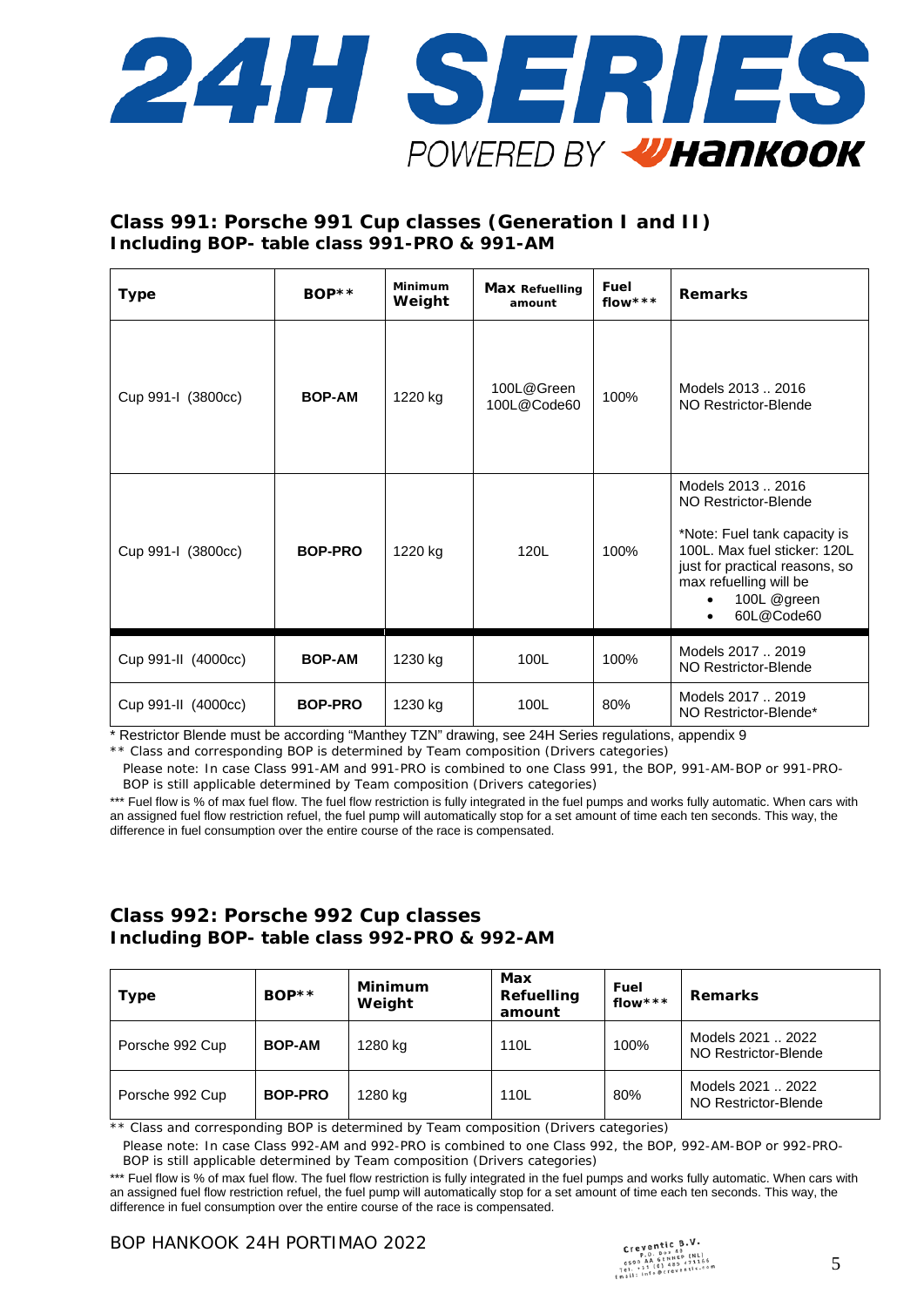

### **Class GT3-BOP-TABLE**

| $Class*$                      | <b>BOP</b>                 | <b>Balance of Performance**</b> |                                                                                                     |  |  |
|-------------------------------|----------------------------|---------------------------------|-----------------------------------------------------------------------------------------------------|--|--|
|                               |                            | Weight                          | Refuelling                                                                                          |  |  |
| GT3-PRO teams<br>in Class GT3 | <b>BOP-Pro</b>             | $+30$ kg                        | $-/- 5 L$                                                                                           |  |  |
| GT3-PRO/AM                    | BOP-PRO/AM                 | $+/- 0$ kg                      | $+/-$ O L                                                                                           |  |  |
|                               | <b>BOP-AM</b>              | $+/- 0$ kg                      | $+15$ L<br>More Engine<br>Power, (bigger<br>restrictor or more<br>turbo boost) see<br>GT3-BOP-table |  |  |
| GT3-AM                        | <b>BOP-AM</b><br>Advantage | $+/- 0$ kg                      | Same as AM-BOP<br>plus:<br>100% max<br>refuelling<br>@ CODE-60***                                   |  |  |

\* Class and corresponding BOP is determined by Team composition (Drivers categories)

Please note: In case Class GT3-AM the BOP (BOP-AM or BOP-AM-Advantage) is determined by Team composition (Drivers categories)

\*\* BOP adjusted (+/-) ballast weight and refuelling amount, referred to initial value specified in Class GT3-BOP Table on next page

\*\*\* E.g. if initial max refuelling is 100 Litre: You are allowed to refuel 115 L @ green and you are allowed to refuel 115 Litre during CODE-60.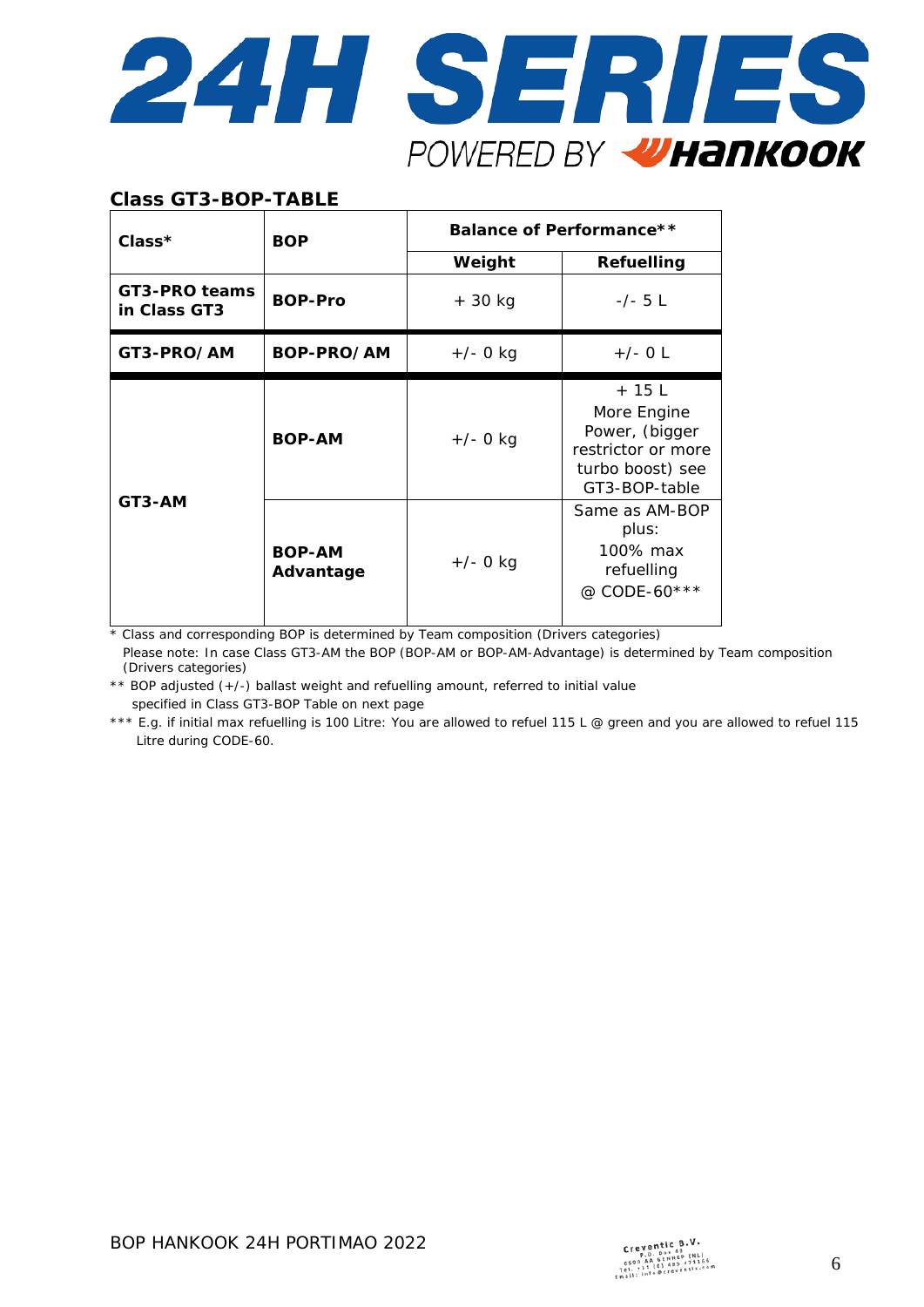

#### **Class GT3 including GT3-PRO/AM and GT3-AM** (Mainly GT cars)

| <b>Brand &amp; Type</b>                       | <b>Minimum</b><br>Weight | Max<br>Refuel<br>amount | Fuel<br>flow $* *$ | Restrictor                 | Max Pboost *                                                                                                                                                                                                                                                                                    |
|-----------------------------------------------|--------------------------|-------------------------|--------------------|----------------------------|-------------------------------------------------------------------------------------------------------------------------------------------------------------------------------------------------------------------------------------------------------------------------------------------------|
| ASTON MARTIN VANTAGE<br>AMR GT3               | 1290 kg                  | 110L                    | 100%               | N/A                        | Max Pboost ratio/rpm<br>1,62/4000 1,67/4500<br>1,75/5000 1,81/5500<br>1,84/6000 1,83//6500<br>1,72/7000 1,63/7200<br>1,40 > 7300<br>AM-BOP<br>1,77/4000 1,78/4500<br>1,85/5000 1,92/5500<br>1,95/6000 1,95//6500<br>1,83/7000 1,77/7200<br>1,40 > 7300                                          |
| AUDI R8 LMS GT3 (GT3-038)<br>EVO <sub>1</sub> | 1280kg                   | 100L                    | 95%                | 2x40,0mm<br>AM-BOP: 2x43mm |                                                                                                                                                                                                                                                                                                 |
| AUDI R8 LMS GT3 (GT3-038)<br>EVO II (2022)    | 1310kg                   | 100L                    | 95%                | 2x37,0mm<br>AM-BOP:2x40mm  | FIA restrictor design acc.<br>2022 homologation<br>regulations Group GT3                                                                                                                                                                                                                        |
| <b>BENTLEY CONTINENTAL GT3</b>                | 1290 kg                  | 105L                    | 100%               | N/A                        | Max Pboost ratio/rpm<br>1,86/4000 1,76/4500<br>1,67/5000 1,60/5500<br>1,55/6000 1,45/6500<br>1,35/7000<br>1,25 > 7250<br>AM-BOP<br>1,953/4000 1,853/4500<br>1,765/5000 1,696/5500<br>1,638/6000 1,543/6500<br>1,431/7000<br>1,343 > 7250                                                        |
| BMW M4 GT3                                    | 1290 kg                  | 100L                    | 95%                | N/A                        | Max Pboost ratio/rpm<br>2,36/4000 2,44/4500<br>2,55/5000 2,62/5250<br>2,70/5500 2,76/5750<br>2,81/6000 2,83/6250<br>2,76/6500 2,66/6750<br>7000/2,54<br>AM-BOP:<br>2,40/4000 2,48/4500<br>2,59/5000 2,66/5250<br>2,74/5500 2,80/5750<br>2,85/6000 2,87/6250<br>2,80/6500 2,70/6750<br>7000/2,58 |
| <b>BMW M6 GT3</b>                             | 1310 kg                  | 105L                    | 100%               | N/A                        | Max Pboost ratio/rpm<br>1,78/4000 1,86/4500<br>1,94/5000 1,98/5500<br>1,92/6000 1.78/6500<br>1,62/7000 1,30/7250<br>AM-BOP:<br>1,83/4000 1,91/4500<br>1,99/5000 2,03/5500<br>1,97/6000 1.83/6500<br>1,67/7000 1,35/7250                                                                         |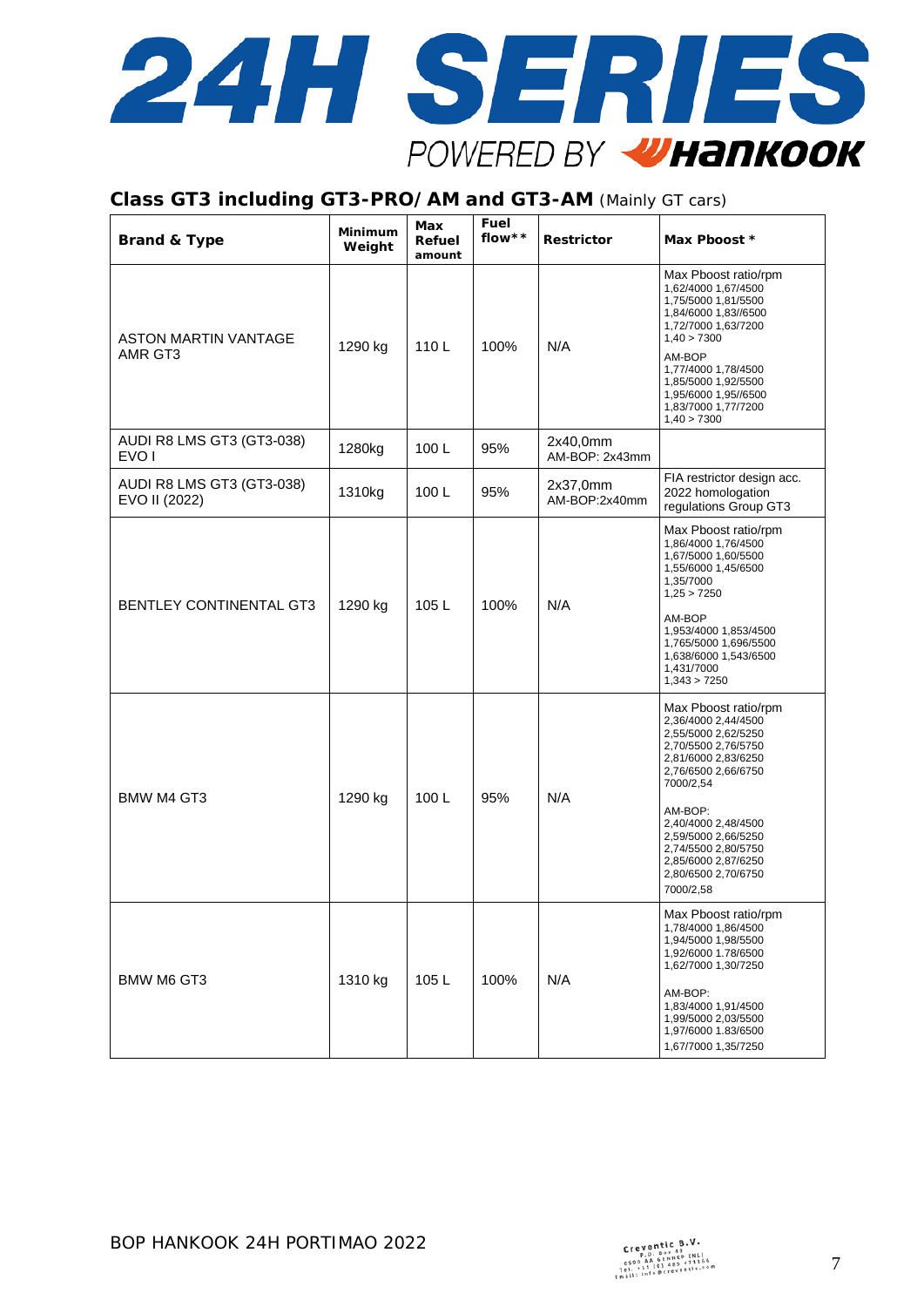

| FERRARI 488 GT3                       | 1280 kg | 97 L | 92,5% | N/A                        | Max Pboost ratio/rpm<br>1,47/4000 1,51/4500<br>1,55/5000 1,59/5500<br>1,61/6000 1.57//6500<br>1,54/7000 1,49/7250<br>1,47/7500 1,35/>7600<br>AM-BOP:<br>1,54/4000 1,59/4500<br>1,63/5000 1,67/5500<br>1,69/6000 1.65//6500<br>1,62/7000 1,56/7250<br>1,54/7500 1,35/>7600 |
|---------------------------------------|---------|------|-------|----------------------------|---------------------------------------------------------------------------------------------------------------------------------------------------------------------------------------------------------------------------------------------------------------------------|
| FERRARI 458 ITALIA GT3<br>(EVO 2015)  | 1300 kg | 110L | 100%  | 2x55,5mm<br>AM-BOP Tba     |                                                                                                                                                                                                                                                                           |
| LAMBORGHINI HURACAN GT3               | 1310 kg | 105L | 95%   | 2x39,0mm<br>AM-BOP: 2x42mm |                                                                                                                                                                                                                                                                           |
| McLaren 720S GT3                      | 1230kg  | 105L | 100%  | N/A                        | Max Pboost ratio/rpm<br>1,78/4000 1,75/4500<br>1,72/5000 1,70/5500<br>1,62/6000 1,56//6500<br>1,45/7000 1,40/7500<br>1,34/8000 1,12/8100<br>AM-BOP Tba                                                                                                                    |
| MERCEDES AMG GT3                      | 1320kg  | 105L | 100%  | 2x35,0mm<br>AM-BOP: 2x38mm |                                                                                                                                                                                                                                                                           |
| PORSCHE 911 GT3 R (991 I &<br>991 II) | 1260 kg | 95 L | 92,5% | 2x41,5mm<br>AM-BOP: 2x45mm |                                                                                                                                                                                                                                                                           |

All restrictors must be acc. FIA-restrictor design 2021 homologation regulations Group GT3 GT RESTRICTOR GEOMETRY (unless explicit described otherwise)

\* Values are boost pressure ratio and need to be multiplicated by the ambient pressure to get the Pboost limit.

Competitors must adjust boost pressure relative to ambient pressure at each event. Pboost limits linear interpolation approach.

\*\* Fuel flow is % of max fuel flow. The fuel flow restriction is fully integrated in the fuel pumps and works fully automatic. When cars with an assigned fuel flow restriction refuel, the fuel pump will automatically stop for a set amount of time each ten seconds. This way, the difference in fuel consumption over the entire course of the race is compensated.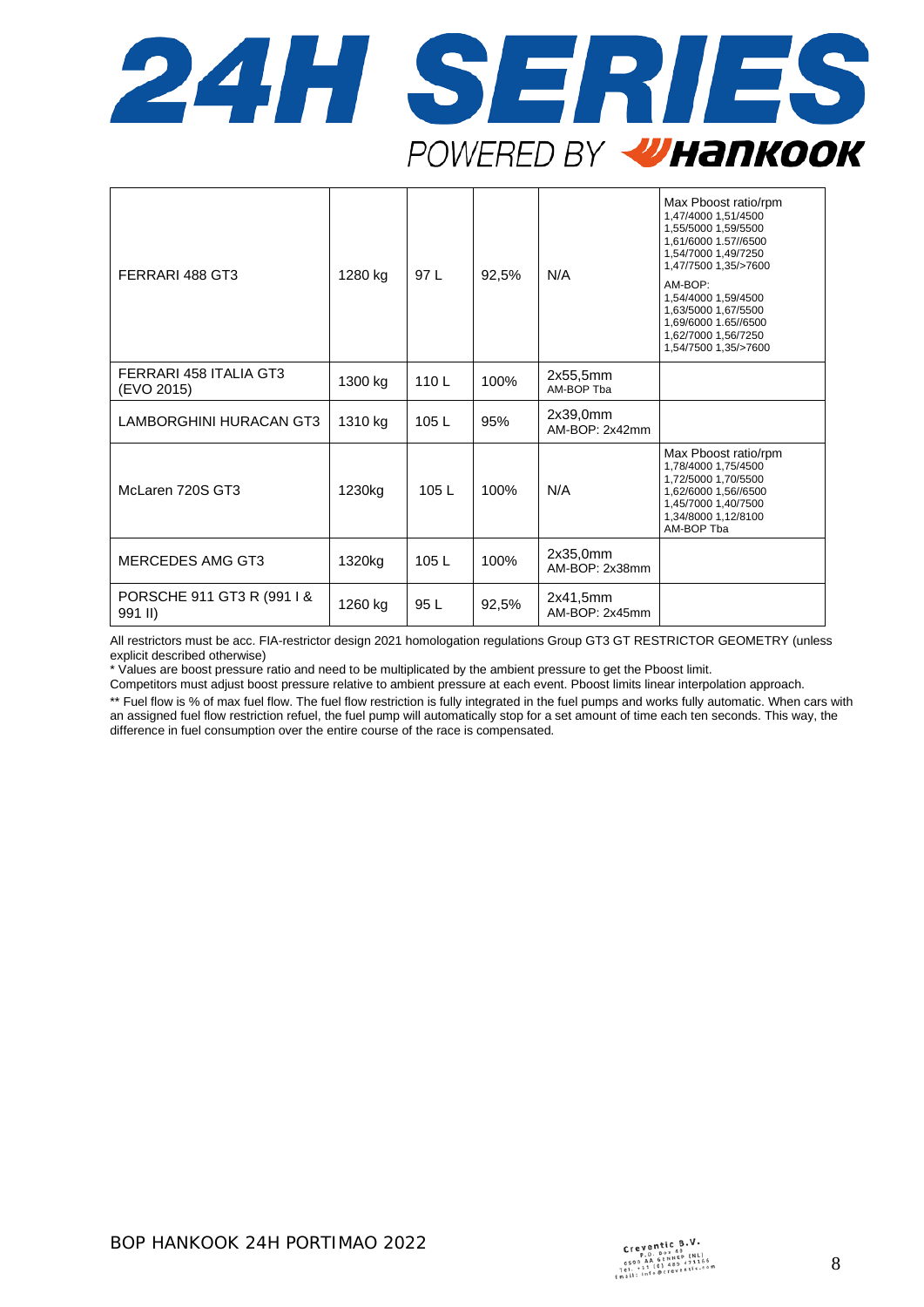

# **Class GTX Special GT cars**

| <b>Brand &amp; Type</b>             | Cylinder<br>capacity | Minimum<br>Weight | <b>Max Refuelling</b><br>amount | Fuel<br>flow** | <b>BOP</b>                                          | <b>Remarks</b>                                                                           |
|-------------------------------------|----------------------|-------------------|---------------------------------|----------------|-----------------------------------------------------|------------------------------------------------------------------------------------------|
| Lamborghini Huracán<br>Super Trofeo | 5200 cc              | 1300 kg           | 110L                            | 100%           | $2 \times 41$ mm                                    | Datalogger AIM Evo 4 or<br>Evo5 mandatory (for<br>2023 the Evo4 is no<br>longer allowed) |
| Lotus Exige V6 Cup R                | 3500 cc              | 1000 kg           | 120 L @ Green<br>120L @ Code60  | 100%           | Pboost: TBA                                         | Datalogger AIM Evo5<br>mandatory                                                         |
| <b>MARC II V8</b>                   | 5200 cc              | 1150 kg           | 120L                            | 100%           | <b>NA</b>                                           | <b>NA</b>                                                                                |
| Vortex 1.0                          | 6200 cc              | 950 kg            | 120 L @ Green<br>120L @ Code60  | 100%           | <b>NA</b>                                           | <b>NA</b>                                                                                |
| <b>BMW M4 GT4 Concept</b>           | 3000 cc<br>Turbo     | <b>TBA</b>        | <b>TBA</b>                      | <b>100%</b>    | <b>TBA</b>                                          | Datalogger AIM Evo5<br>mandatory                                                         |
| <b>BMW M4 Silhouette</b>            | 3400 cc              | 1050 kg           | 120L                            | 100%           | <b>NA</b>                                           | <b>NA</b>                                                                                |
| KTM X-BOW GTX                       | 2500 cc              | 1100 kg           | 90 L                            | 90%            | 2,2bar<br>(independent of<br>Pamb),<br>max rpm 7000 | Datalogger AIM Evo5<br>mandatory                                                         |
| Audi R8 LMS GT2                     | 5200 cc              | 1350 kg           | 110L                            | 100%           | $2 \times 60$ mm                                    | Datalogger AIM Evo5<br>mandatory                                                         |
| Porsche 911 GT3 Cup<br>991 MR       | 4000 cc              | 1220 kg           | 120L                            | 100%           | <b>NA</b>                                           | <b>NA</b>                                                                                |

Please note: Art. 3.3 of Appendix 7 of the Sporting & Technical regulations

Your (GTX) car not listed here? Please make an individual request to [info@creventic.com](mailto:info@creventic.com)

\*\* Fuel flow is % of max fuel flow. The fuel flow restriction is fully integrated in the fuel pumps and works fully automatic. When cars with an assigned fuel flow restriction refuel, the fuel pump will automatically stop for a set amount of time each ten seconds. This way, the difference in fuel consumption over the entire course of the race is compensated.